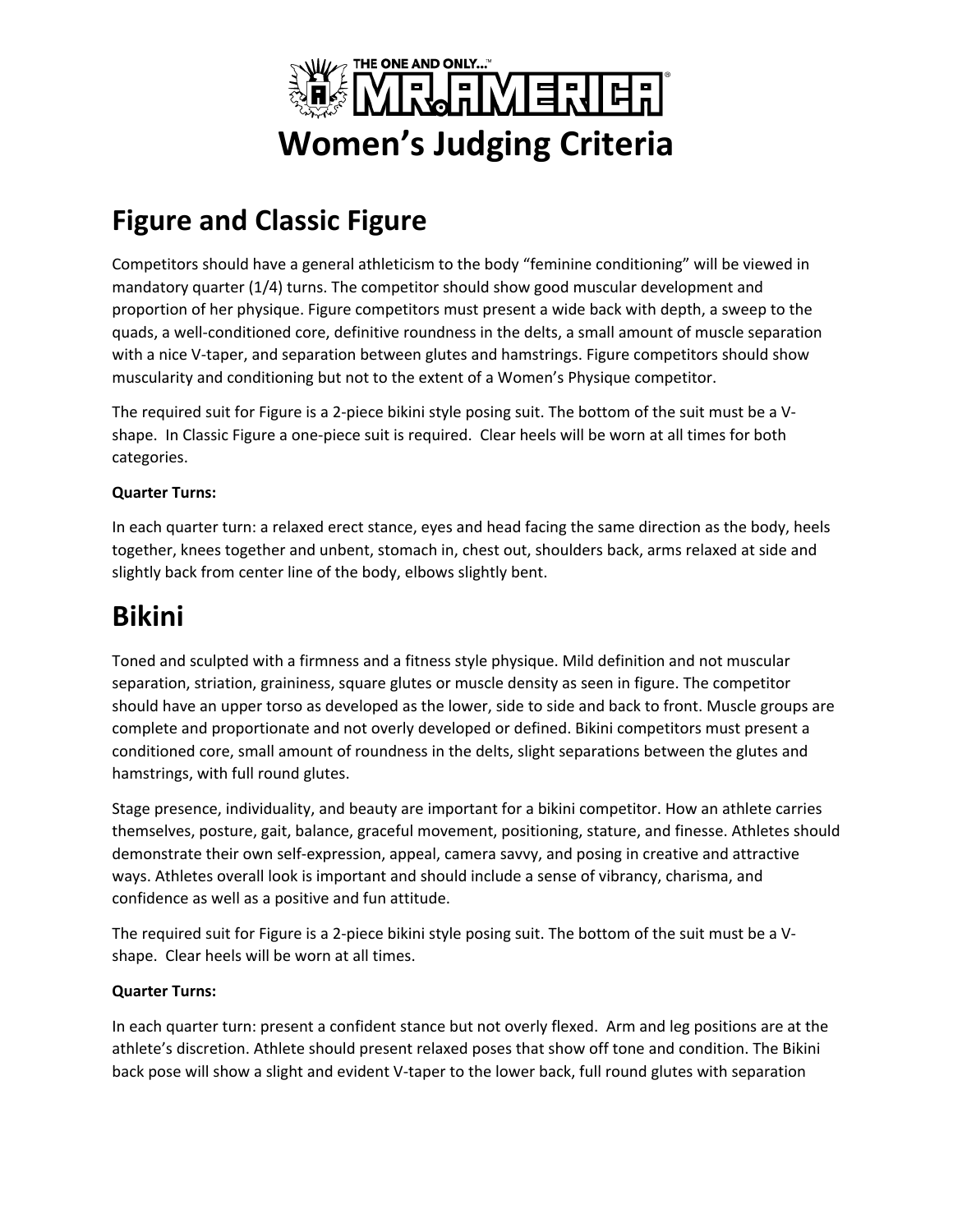

between glutes and hamstrings. Competitors may not bend over excessively when performing their back pose. Excessive bending will result in point deduction.

While posing, competitors should stand erect with arms down to their sides of their torso, and elbows slightly bent. No teapot pose or excessively flailing arms.

Athletes may be instructed by the Head Judge to walk to the back of the stage and then turn to face the judges, then walk back to the front line.

# **Women's Physique**

Competitors should display more muscular development than Figure. A very conditioned and very lean runners look is NOT acceptable in this division. Athlete should have a v-taper and a harmonious blend of all body parts for a total aesthetic and proportionally developed physique.

The required suit for Figure is a 2-piece bikini style posing suit. The bottom of the suit must be a Vshape.

**Muscular Proportion:** Competitors will be instructed by the Head Judge to stand erect with their feet together, and arms down to their sides of their torso, shoulders and head facing directly front.

Competitors will make quarter turns to the right on command as they are judged on overall balance and shape of their physique. Competitors should be slightly flexed, not aggressively posing. Feet will remain flat on the floor while the body and head facing stage left and right for each side pose.

Their structure should be overall aesthetically pleasing from all four sides viewed.

**Muscular Development and Conditioning:** Competitors will perform a number of mandatory poses on command of the Head Judge. The competitors will be judged on overall muscularity, size, muscle shape, fullness, and muscle density.

- Conditioning is judged on the competitor's distinct muscular detail level that separates the different muscle groups of their physique while attaining the mass and fullness of their muscle groups.
- Separation would constitute the clear borderline between adjoining muscles also known as *muscle tie-ins* which is a distinct visible separation between muscles.

Group comparisons will be conducted with a series of quarter turns followed by mandatory poses.

#### **Mandatory Poses**

Hands must always remain open, not clenched, and toes pointed during posing.

Mandatory Poses will be called in this order:

- **1)** Front Double Biceps
- **2)** Side Chest (L/R)
- **3)** Side Tricep (L/R)